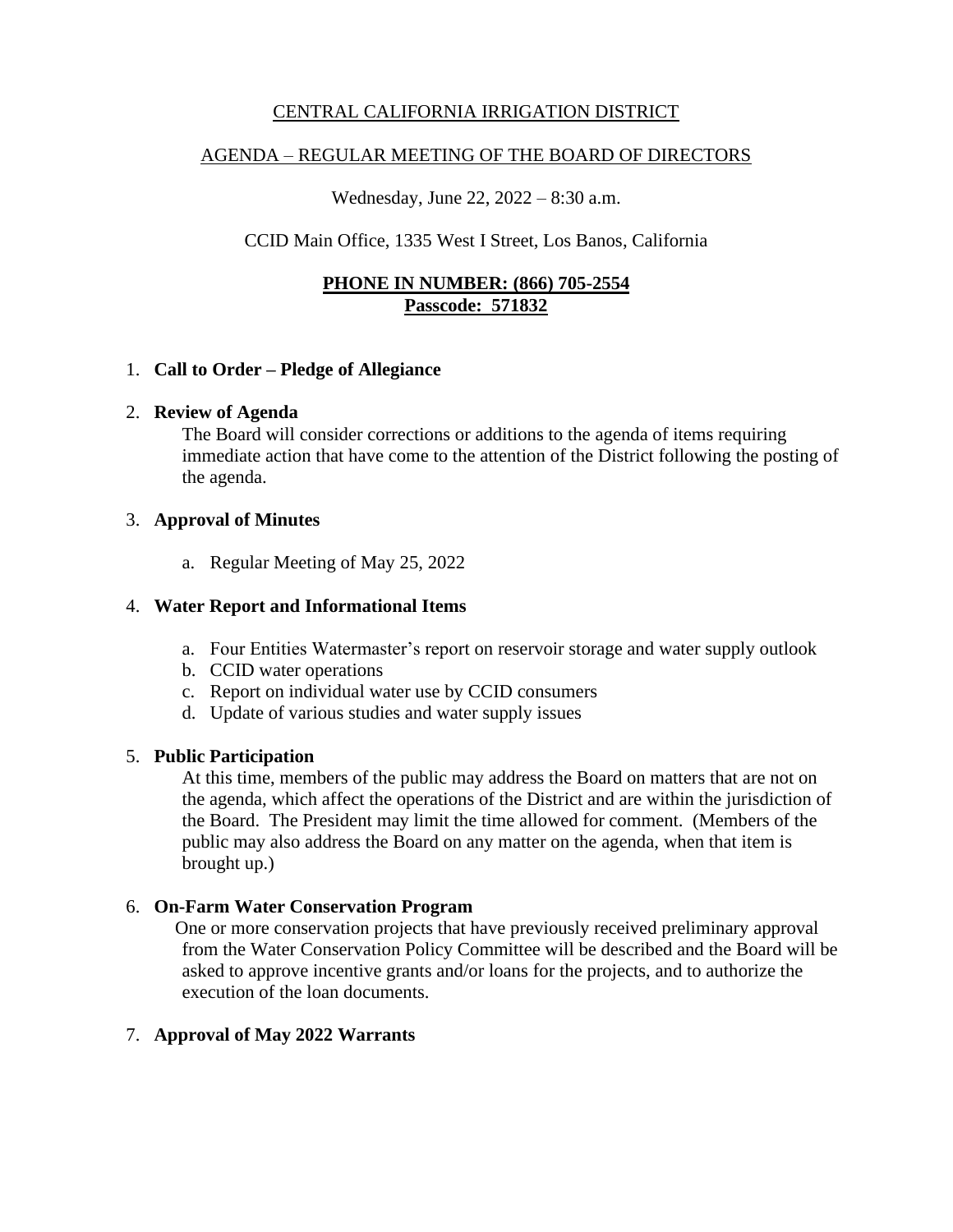### 8. **Monthly Financial Report**

The Secretary will present figures through May 31 for water sales, revenues and expenses in comparison to the 2022 budget, receivables, investments, and reserve funds for water conservation loans and projects. No Board action is expected.

### 9. **Resolution No. 22-24**

The Board will review and consider approving Resolution No. 22-24 to authorize the Elections Offices of Merced County and Fresno County to include Division 1 (Jensen) and Division 4 (O'Banion) whose term expires in December 2022, in the General District Election, to be held on November 8, 2022.

### 10. **Legal and Four-Entities Matters**

General Counsel and the Executive Director will discuss with the Board current issues affecting the Exchange Contractors and CCID. Board action may be requested on any of these matters.

### 11. **Miscellaneous Business**

At this time, Board members and staff may discuss matters that are not on the agenda which may affect operations of the District. No Board action is expected to be taken.

### 12. **Closed Session**

- a. (Government Code Section  $54956.9(d)(1)$ ) Existing Litigation Discussion of and instructions to Management and General Counsel with regard to Friant Water Authority, et al. *v*. United States Department of the Interior, et al.
- b. (Government Code Section  $54956.9(d)(1)$ ) Existing Litigation California Sportfishing Protection Alliance v. San Luis & Delta-Mendota Water Authority, et al.
- c. (Government Code Section  $54956.9(d)(1)$ ) Existing Litigation Sierra Club, et al., v. Del Puerto Water District.
- d. (Government Code Section  $54956.9(d)(4)$ ) Anticipated Litigation Discussion of and instructions to Management and General Counsel with regard to actions expected to be taken by the State Water Resources Control Board.
- e. (Government Code Section 54956.9(d)(2)) Anticipated Litigation Discussion of and instructions to the Four Entities' Transfer Committee for the transfer of water.
- f. (Government Code Section 54956.9(d)(2)) Litigation CCID/Firebaugh Canal Water District *v*. United States (Drainage litigation).
- g. (Government Code Section 54956.9(d)(2)) Anticipated Litigation Subsidence in Western Madera County and Merced County east of the San Joaquin River.